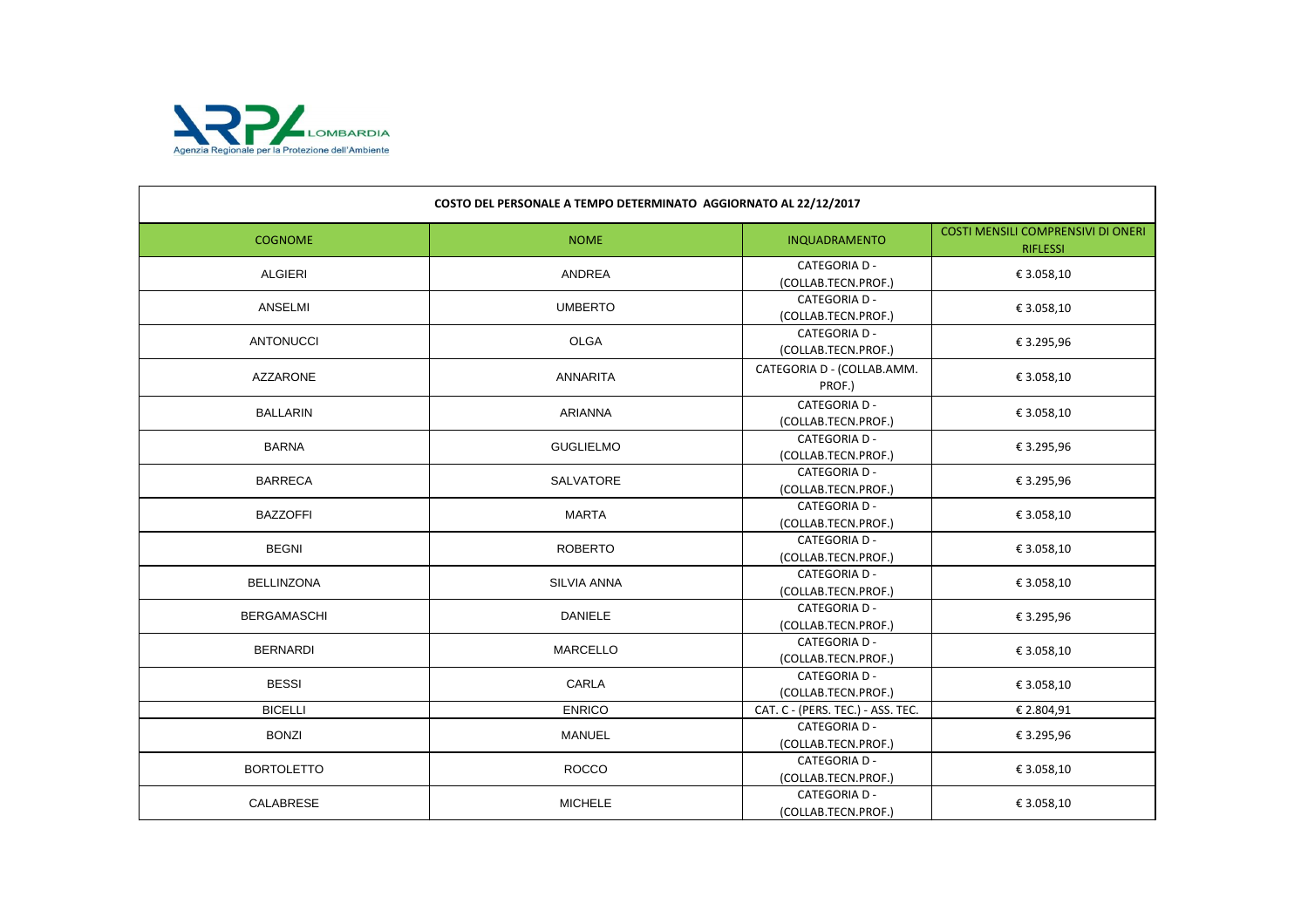

| COSTO DEL PERSONALE A TEMPO DETERMINATO AGGIORNATO AL 22/12/2017 |                        |                                                 |                                                              |
|------------------------------------------------------------------|------------------------|-------------------------------------------------|--------------------------------------------------------------|
| <b>COGNOME</b>                                                   | <b>NOME</b>            | INQUADRAMENTO                                   | <b>COSTI MENSILI COMPRENSIVI DI ONERI</b><br><b>RIFLESSI</b> |
| CAROLLO                                                          | <b>ARIANNA</b>         | CATEGORIA C - (PERS. TEC.) - ASS.<br><b>TEC</b> | € 3.295,96                                                   |
| <b>CARROCCIO</b>                                                 | LAURA                  | <b>CATEGORIA D -</b><br>(COLLAB.TECN.PROF.)     | € 3.058,10                                                   |
| <b>CASTELLI</b>                                                  | <b>ELENA</b>           | <b>CATEGORIA D -</b><br>(COLLAB.TECN.PROF.)     | € 3.058,10                                                   |
| <b>CICCARELLI</b>                                                | <b>MARCO</b>           | <b>CATEGORIA D -</b><br>(COLLAB.TECN.PROF.)     | € 3.058,10                                                   |
| <b>CICORIA</b>                                                   | <b>MICHELE</b>         | <b>CATEGORIA D -</b><br>(COLLAB.TECN.PROF.)     | € 3.295,96                                                   |
| <b>CIVIDATI</b>                                                  | <b>MARIKA</b>          | <b>CATEGORIA D -</b><br>(COLLAB.TECN.PROF.)     | € 3.058,10                                                   |
| <b>COLETTI</b>                                                   | <b>ALESSIA</b>         | <b>CATEGORIA D -</b><br>(COLLAB.TECN.PROF.)     | € 3.058,10                                                   |
| <b>CONDEMI</b>                                                   | <b>LEONARDO</b>        | <b>CATEGORIA D -</b><br>(COLLAB.TECN.PROF.)     | € 3.058,10                                                   |
| CONTIELLO                                                        | <b>NUNZIA</b>          | <b>CATEGORIA D -</b><br>(COLLAB.TECN.PROF.)     | € 3.058,10                                                   |
| <b>CORNELLI</b>                                                  | <b>STEFANO</b>         | <b>CATEGORIA D -</b><br>(COLLAB.TECN.PROF.)     | € 3.058,10                                                   |
| <b>CORRENTE</b>                                                  | <b>LUCIO</b>           | <b>CATEGORIA D -</b><br>(COLLAB.TECN.PROF.)     | € 3.058,10                                                   |
| <b>COSTANTINO</b>                                                | <b>STEFANIA</b>        | <b>CATEGORIA D -</b><br>(COLLAB.TECN.PROF.)     | € 3.058,10                                                   |
| COZZI                                                            | LORENA                 | CATEGORIA C - ASS. TEC                          | € 3.032,37                                                   |
| <b>CUCCIA</b>                                                    | <b>ELEONORA SIMONA</b> | <b>CATEGORIA D -</b><br>(COLLAB.TECN.PROF.)     | € 3.058,10                                                   |
| <b>DAL SANTO</b>                                                 | <b>UMBERTO</b>         | <b>CATEGORIA D-</b><br>(COLLAB.TECN.PROF.)      | € 3.058,10                                                   |
| <b>DALLA LIBERA</b>                                              | <b>DAVIDE</b>          | <b>CATEGORIA D -</b><br>(COLLAB.TECN.PROF.)     | € 3.058,10                                                   |
| <b>DANESINO</b>                                                  | <b>CECILIA</b>         | <b>CATEGORIA D -</b><br>(COLLAB.TECN.PROF.)     | € 3.295,96                                                   |
| DE FINIS                                                         | <b>ERIKA</b>           | <b>CATEGORIA D -</b><br>(COLLAB.TECN.PROF.)     | € 3.058,10                                                   |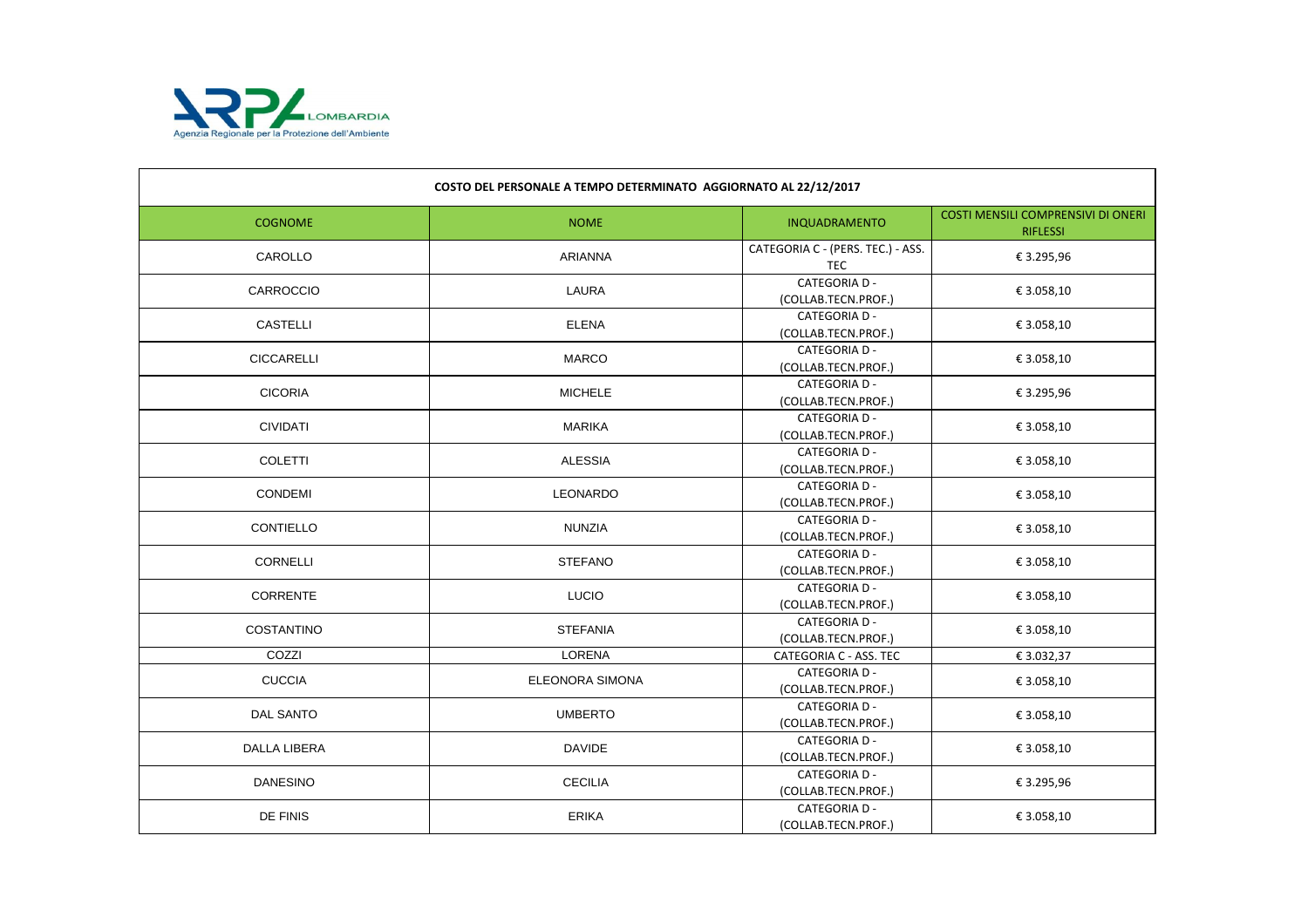

| COSTO DEL PERSONALE A TEMPO DETERMINATO AGGIORNATO AL 22/12/2017 |                    |                                             |                                                              |
|------------------------------------------------------------------|--------------------|---------------------------------------------|--------------------------------------------------------------|
| <b>COGNOME</b>                                                   | <b>NOME</b>        | INQUADRAMENTO                               | <b>COSTI MENSILI COMPRENSIVI DI ONERI</b><br><b>RIFLESSI</b> |
| DE STEFANI                                                       | <b>GIUSEPPE</b>    | <b>CATEGORIA D -</b><br>(COLLAB.TECN.PROF.) | € 3.058,10                                                   |
| <b>DEMURO</b>                                                    | <b>MARIA LUISA</b> | <b>CATEGORIA D -</b><br>(COLLAB.TECN.PROF.) | € 3.058,10                                                   |
| DI DIO                                                           | <b>ROSANNA</b>     | <b>CATEGORIA D -</b><br>(COLLAB.TECN.PROF.) | € 3.295,96                                                   |
| DI PIAZZA                                                        | <b>ROSA MARIA</b>  | <b>CATEGORIA D -</b><br>(COLLAB.TECN.PROF.) | € 3.058,10                                                   |
| DI PRIOLO                                                        | <b>SARA</b>        | <b>CATEGORIA D -</b><br>(COLLAB.TECN.PROF.) | € 3.058,10                                                   |
| <b>D'OTTAVIO</b>                                                 | <b>ANTONIETTA</b>  | <b>CATEGORIA D -</b><br>(COLLAB.TECN.PROF.) | € 3.295,96                                                   |
| <b>FURINI</b>                                                    | ALESSANDRO         | <b>CATEGORIA D -</b><br>(COLLAB.TECN.PROF.) | € 3.295,96                                                   |
| <b>GARIBOLDI</b>                                                 | <b>LUCA</b>        | <b>CATEGORIA D -</b><br>(COLLAB.TECN.PROF.) | € 3.058,10                                                   |
| <b>GENTILE</b>                                                   | <b>MARIA</b>       | <b>DIRIGENTE INGEGNERE</b>                  | € 6.432,29                                                   |
| <b>GIALDI</b>                                                    | <b>STEFANO</b>     | <b>CATEGORIA D -</b><br>(COLLAB.TECN.PROF.) | € 3.058,10                                                   |
| <b>GIORDANO</b>                                                  | <b>GIUSEPPE</b>    | DIRIGENTE AMMINISTRATIVO                    | € 6.432,29                                                   |
| <b>GIRARDIN</b>                                                  | <b>SIMONE</b>      | <b>CATEGORIA D -</b><br>(COLLAB.TECN.PROF.) | € 3.058,10                                                   |
| <b>GRILLO</b>                                                    | <b>ENNIO</b>       | <b>CATEGORIA D -</b><br>(COLLAB.TECN.PROF.) | € 3.058,10                                                   |
| <b>GUERRESCHI</b>                                                | <b>SILVIA</b>      | <b>CATEGORIA D -</b><br>(COLLAB.TECN.PROF.) | € 3.295,96                                                   |
| <b>INDELICATO</b>                                                | ROBERTA MARIA PIA  | <b>CATEGORIA D -</b><br>(COLLAB.TECN.PROF.) | € 3.295,96                                                   |
| <b>LA GACCIA</b>                                                 | LAURA              | <b>CATEGORIA D -</b><br>(COLLAB.TECN.PROF.) | € 3.058,10                                                   |
| LAMPIGNANO                                                       | <b>GIUDITTA</b>    | <b>CATEGORIA D -</b><br>(COLLAB.TECN.PROF.) | € 3.295,96                                                   |
| LASALVIA                                                         | <b>EFREM</b>       | <b>CATEGORIA D -</b><br>(COLLAB.TECN.PROF.) | € 3.058,10                                                   |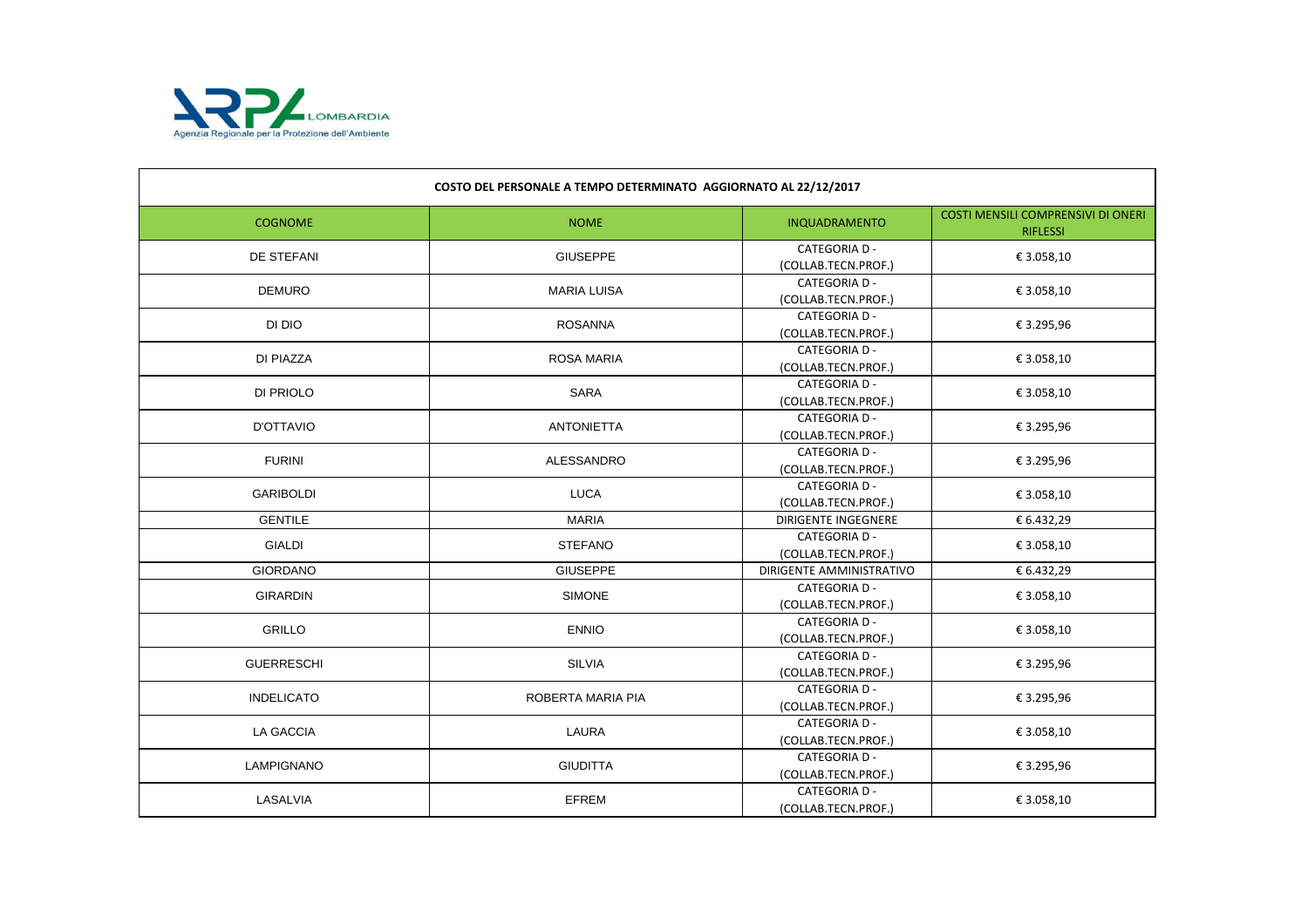

| COSTO DEL PERSONALE A TEMPO DETERMINATO AGGIORNATO AL 22/12/2017 |                        |                                                 |                                                              |
|------------------------------------------------------------------|------------------------|-------------------------------------------------|--------------------------------------------------------------|
| <b>COGNOME</b>                                                   | <b>NOME</b>            | INQUADRAMENTO                                   | <b>COSTI MENSILI COMPRENSIVI DI ONERI</b><br><b>RIFLESSI</b> |
| LORENZI                                                          | <b>ERIKA</b>           | <b>CATEGORIA D -</b><br>(COLLAB.TECN.PROF.)     | € 3.058,10                                                   |
| <b>MANCO</b>                                                     | <b>IMMACOLATA</b>      | <b>CATEGORIA D -</b><br>(COLLAB.TECN.PROF.)     | € 3.295,96                                                   |
| <b>MANDOLESI</b>                                                 | <b>ELIA</b>            | <b>CATEGORIA D -</b><br>(COLLAB.TECN.PROF.)     | € 3.058,10                                                   |
| <b>MANTOVANI</b>                                                 | <b>FABRIZIO</b>        | <b>CATEGORIA D -</b><br>(COLLAB.TECN.PROF.)     | € 3.058,10                                                   |
| <b>MANZI</b>                                                     | ALESSANDRO             | <b>CATEGORIA D -</b><br>(COLLAB.TECN.PROF.)     | € 3.295,96                                                   |
| <b>MARI</b>                                                      | <b>LORENZO</b>         | CATEGORIA C - (PERS. TEC.) - ASS.<br><b>TEC</b> | € 2.804,91                                                   |
| <b>MARIOTTO</b>                                                  | <b>ALESSIA</b>         | <b>CATEGORIA D -</b><br>(COLLAB.TECN.PROF.)     | € 3.295,96                                                   |
| <b>MELZANI</b>                                                   | <b>RAFFAELLA</b>       | DIRIGENTE AMMINISTRATIVO                        | € 6.929,44                                                   |
| <b>MERONI</b>                                                    | <b>ROBERTA</b>         | <b>CATEGORIA D -</b><br>(COLLAB.TECN.PROF.)     | € 3.058,10                                                   |
| <b>MERRI</b>                                                     | ANDREA                 | <b>CATEGORIA D -</b><br>(COLLAB.TECN.PROF.)     | € 3.058,10                                                   |
| <b>MOGNASCHI</b>                                                 | <b>GLORIA</b>          | <b>CATEGORIA D -</b><br>(COLLAB.TECN.PROF.)     | € 3.058,10                                                   |
| <b>MONTI</b>                                                     | ANDREA                 | <b>CATEGORIA D -</b><br>(COLLAB.TECN.PROF.)     | € 3.058,10                                                   |
| <b>NOTO</b>                                                      | <b>SILVIA</b>          | <b>CATEGORIA D -</b><br>(COLLAB.TECN.PROF.)     | € 3.058,10                                                   |
| <b>OGGIONI</b>                                                   | <b>VIOLA VALENTINA</b> | <b>CATEGORIA D -</b><br>(COLLAB.TECN.PROF.)     | € 3.058,10                                                   |
| <b>OLIVO</b>                                                     | <b>FABIO</b>           | <b>CATEGORIA D -</b><br>(COLLAB.TECN.PROF.)     | € 3.058,10                                                   |
| PAGANI                                                           | ANDREA                 | <b>CATEGORIA D -</b><br>(COLLAB.TECN.PROF.)     | € 3.058,10                                                   |
| <b>PAGLIUSO</b>                                                  | <b>ROSETTA</b>         | <b>CATEGORIA D -</b><br>(COLLAB.TECN.PROF.)     | € 3.058,10                                                   |
| PANIZZI                                                          | <b>NUNZIA</b>          | <b>CATEGORIA D -</b><br>(COLLAB.TECN.PROF.)     | € 3.295,96                                                   |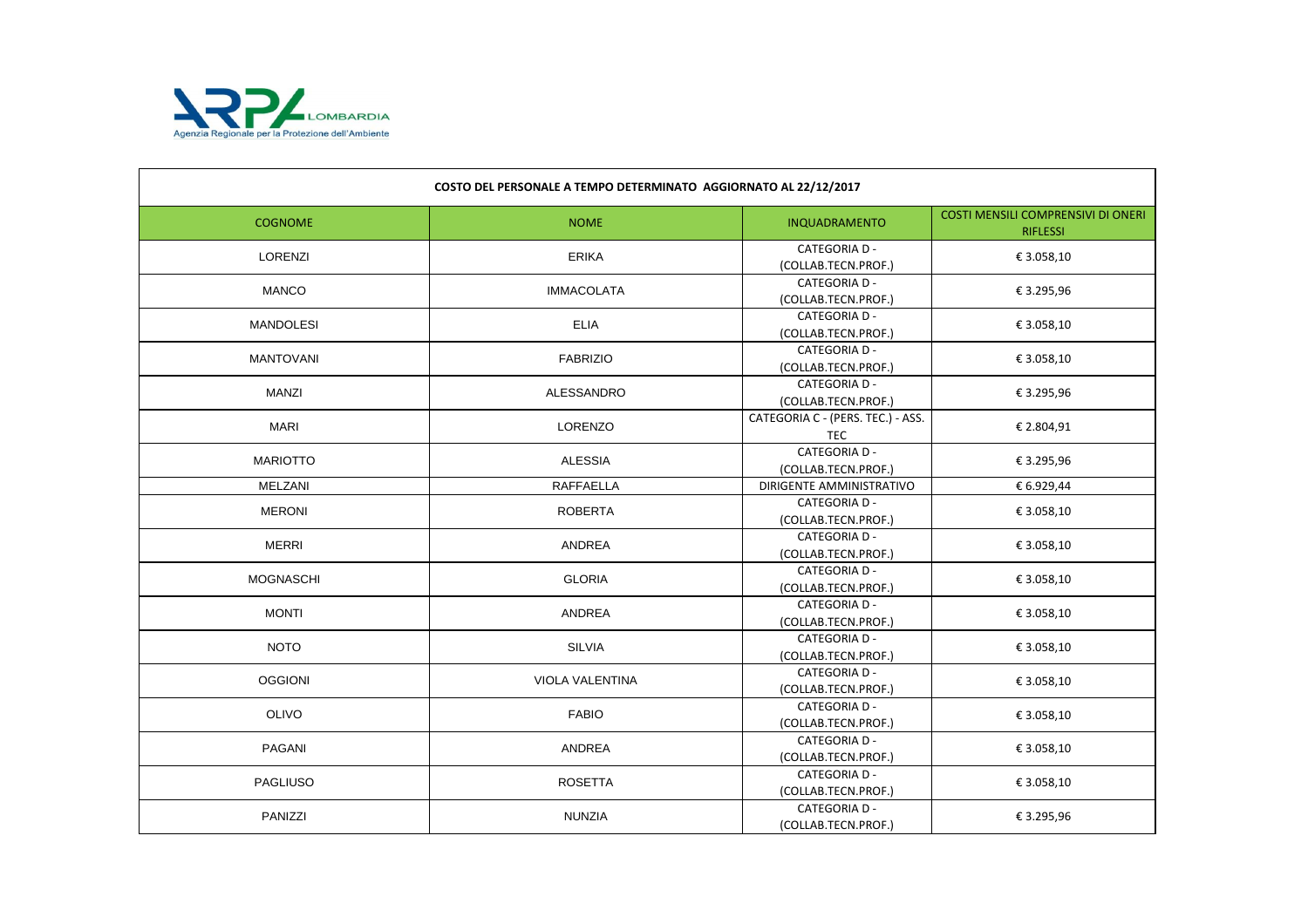

| COSTO DEL PERSONALE A TEMPO DETERMINATO AGGIORNATO AL 22/12/2017 |                 |                                               |                                                              |
|------------------------------------------------------------------|-----------------|-----------------------------------------------|--------------------------------------------------------------|
| <b>COGNOME</b>                                                   | <b>NOME</b>     | INQUADRAMENTO                                 | <b>COSTI MENSILI COMPRENSIVI DI ONERI</b><br><b>RIFLESSI</b> |
| <b>PANTALEO</b>                                                  | ALESSANDRA      | <b>CATEGORIA D -</b><br>(COLLAB.TECN.PROF.)   | € 3.058,10                                                   |
| <b>PAONE</b>                                                     | <b>IDA</b>      | <b>CATEGORIA BS - COADIUTORE</b><br>AMM. ESP. | € 2.720,06                                                   |
| <b>PARRAVICINI</b>                                               | <b>PAOLA</b>    | <b>CATEGORIA D -</b><br>(COLLAB.TECN.PROF.)   | € 3.058,10                                                   |
| <b>PATELLI</b>                                                   | <b>SIMONA</b>   | <b>CATEGORIA D -</b><br>(COLLAB.TECN.PROF.)   | € 3.058,10                                                   |
| <b>PATTI</b>                                                     | <b>GIUSEPPE</b> | <b>CATEGORIA D -</b><br>(COLLAB.TECN.PROF.)   | € 3.295,96                                                   |
| <b>PAVAN</b>                                                     | ANDREA          | <b>CATEGORIA D -</b><br>(COLLAB.TECN.PROF.)   | € 3.058,10                                                   |
| <b>PERNIGOTTI</b>                                                | <b>LUCA</b>     | <b>CATEGORIA D -</b><br>(COLLAB.TECN.PROF.)   | € 3.058,10                                                   |
| <b>PERSICO</b>                                                   | ANDREA          | <b>CATEGORIA D -</b><br>(COLLAB.TECN.PROF.)   | € 3.295,96                                                   |
| <b>PIERRO</b>                                                    | <b>LUCIA</b>    | <b>CATEGORIA D -</b><br>(COLLAB.TECN.PROF.)   | € 3.058,10                                                   |
| PREVIDE PRATO                                                    | <b>ALBERTO</b>  | <b>CATEGORIA D -</b><br>(COLLAB.TECN.PROF.)   | € 3.058,10                                                   |
| <b>PRIORE</b>                                                    | <b>ANTONIO</b>  | <b>CATEGORIA D -</b><br>(COLLAB.TECN.PROF.)   | € 3.295,96                                                   |
| <b>PROSPERINI</b>                                                | <b>SIMONA</b>   | <b>CATEGORIA D -</b><br>(COLLAB.TECN.PROF.)   | € 3.058,10                                                   |
| QUADRELLI                                                        | <b>ALBERTO</b>  | <b>CATEGORIA D -</b><br>(COLLAB.TECN.PROF.)   | € 3.058,10                                                   |
| <b>QUADRIO</b>                                                   | <b>BRUNO</b>    | <b>CATEGORIA D -</b><br>(COLLAB.TECN.PROF.)   | € 3.058,10                                                   |
| <b>RAVETTA</b>                                                   | DAVIDE CESARE   | <b>CATEGORIA D -</b><br>(COLLAB.TECN.PROF.)   | € 3.295,96                                                   |
| <b>RICCERI</b>                                                   | <b>RICCARDO</b> | <b>CATEGORIA D -</b><br>(COLLAB.TECN.PROF.)   | € 3.058,10                                                   |
| <b>RICCI</b>                                                     | <b>ORONZO</b>   | <b>CATEGORIA D -</b><br>(COLLAB.TECN.PROF.)   | € 3.058,10                                                   |